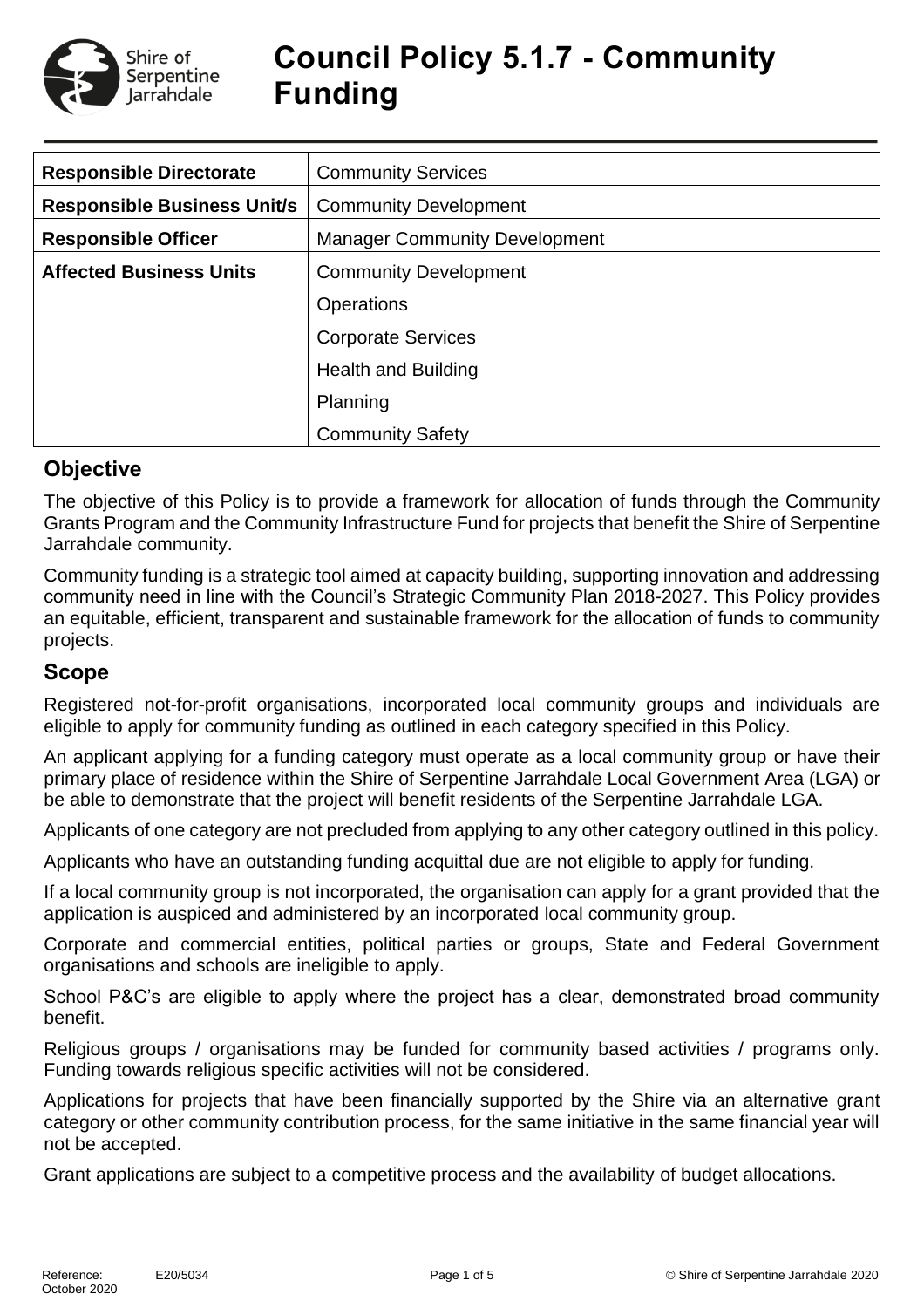

Funding for any grant application (entirely or in part) is not assured or guaranteed prior to a formal notification of outcome being provided to the application by the Shire.

This Policy does not apply to sponsorships, donations, in-kind contributions or fee waivers and reductions; these are administered under Council Policy - Community Contributions.

Letters of Support from Councillors for applications will cause them ineligible for consideration.

### **Policy**

#### **Introduction**

Community funding programs extend the community's capability to conduct activities, create opportunities and develop strong partnerships for community capacity building. The Shire of Serpentine Jarrahdale recognises the value provided by active community members, local community groups and not-for-profit organisations in delivering projects to contribute to a liveable, sustainable and vibrant Serpentine Jarrahdale.

Two types of funding opportunities are provided through this Policy. They are:

- Community Grants A grant for a specific project or activity.
- Community Infrastructure Fund Funding for capital projects on Shire owned or managed facilities or reserves with the selected project(s) each year to be implemented by the Shire.

All Community Funding applications or submissions will be expected to align with the following principles:

- Promote a sense of community and inclusion across the Shire of Serpentine Jarrahdale.
- Celebrate cultural diversity and heritage.
- Encourage residents to be healthy, active and engaged in community life.
- Encourage the development of locally led and delivered projects and activities.
- Support the delivery of high-quality projects that are in line with Shire plans and objectives.

Each grant or fund has its own set of guidelines. These guidelines are specific to each funding program and outline the purpose, process and conditions of the funding program including:

- Purpose of the grant or fund.
- Application process.
- Eligibility and assessment criteria.
- Acquittal/reporting process.
- Timelines.

#### **Community Grants**

There are three categories of funding available through the Community Grants program

#### General Grants

A grant of up to \$5,000 (ex GST) is available to assist with the implementation of projects, programs or small events that deliver community benefit, consistent with the grant principles outlined in this policy.

Funding rounds are open three times per year: July, October and February.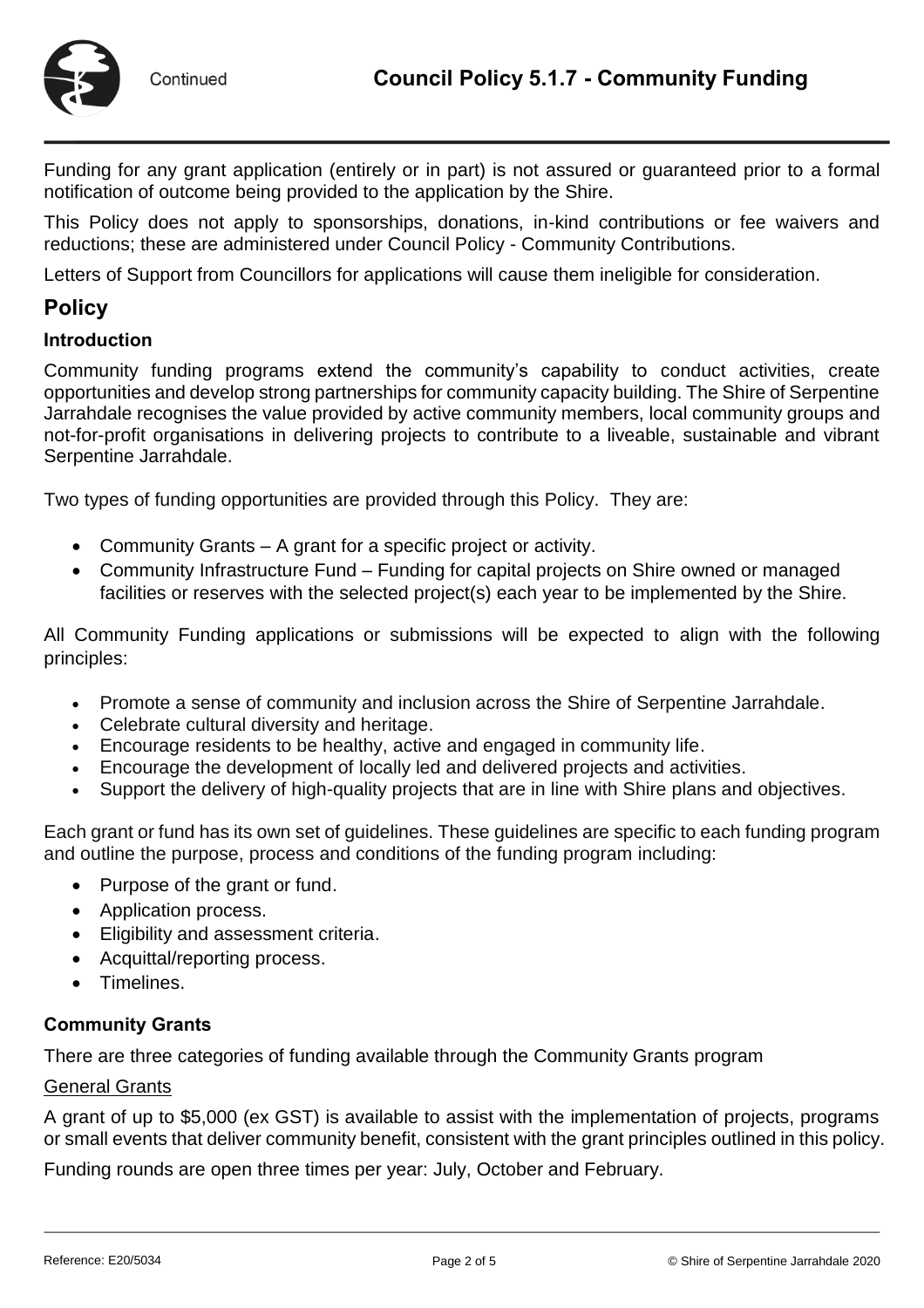

Applicants can make multiple applications under this category, however the total amount approved per organisation per financial year for this category cannot exceed \$5,000 (ex GST).

Applications must not be retrospective except where the applicant has proceeded with becoming an incorporated organisation. These options for funding may be considered:

- An application via an auspice organisation, or
- As a reimbursement, only where the application is received in the correlating financial year.

Applicants must allow eight weeks from the closing date of the round, for applications to be processed and notifications issued by the Shire regarding the outcome of the grant application.

#### Friendly Neighbourhoods Grant

A grant of up to \$250 (ex GST) is available to individuals and local community groups wanting to host events or activities which encourage connection within their local communities. This supports community efforts to build community cohesion and support at a neighbourhood level. The small grant applies all year round while funds remain.

Events or activities must be hosted within the Shire of Serpentine Jarrahdale on public property.

Alcohol consumption at the funded activity is not permitted.

Applicants must allow four weeks from the date of submission, for applications to be processed and notifications issued by the Shire regarding the outcome of the grant.

#### Major Events Grant

The Major Events Grant supports local community groups to apply for funding to hold a community, sporting or cultural event in the Shire, where the event is of significance to the Shire of Serpentine Jarrahdale community and/or draws both residents from the Shire, the Peel Region and surrounds.

The Grant supports applications to apply for annual funding for events for up to a three-year period.

Grants of \$5,000 - \$20,000 (ex GST) per financial year are available for organisations planning events in the Shire.

Grant acquittal reports will be required after each event and will outline key aspects of the event such as; attendance numbers, community outcomes, income and expenditure. Acquittal reports will be submitted to Council each year for review. The subsequent years funding is dependent on Council acceptance and endorsement of the acquittal report and continued funding.

The Events Grant round will be open twice a year: July and February.

Applicants may make only one application to this grant category per financial year.

Applications will be assessed by Officers and a recommendation report will be presented to Council for consideration.

Applicants must allow a minimum of three months from the closing date of the round, for applications to be processed and notifications issued regarding the outcome of the grant application.

#### **Community Infrastructure Fund**

This fund is available for applications that are consistent with the principles outlined in the policy.

This fund is for project design; implementation and construction of infrastructure on Shire owned or managed facilities or reserves. Community groups are invited to submit an expression of interest for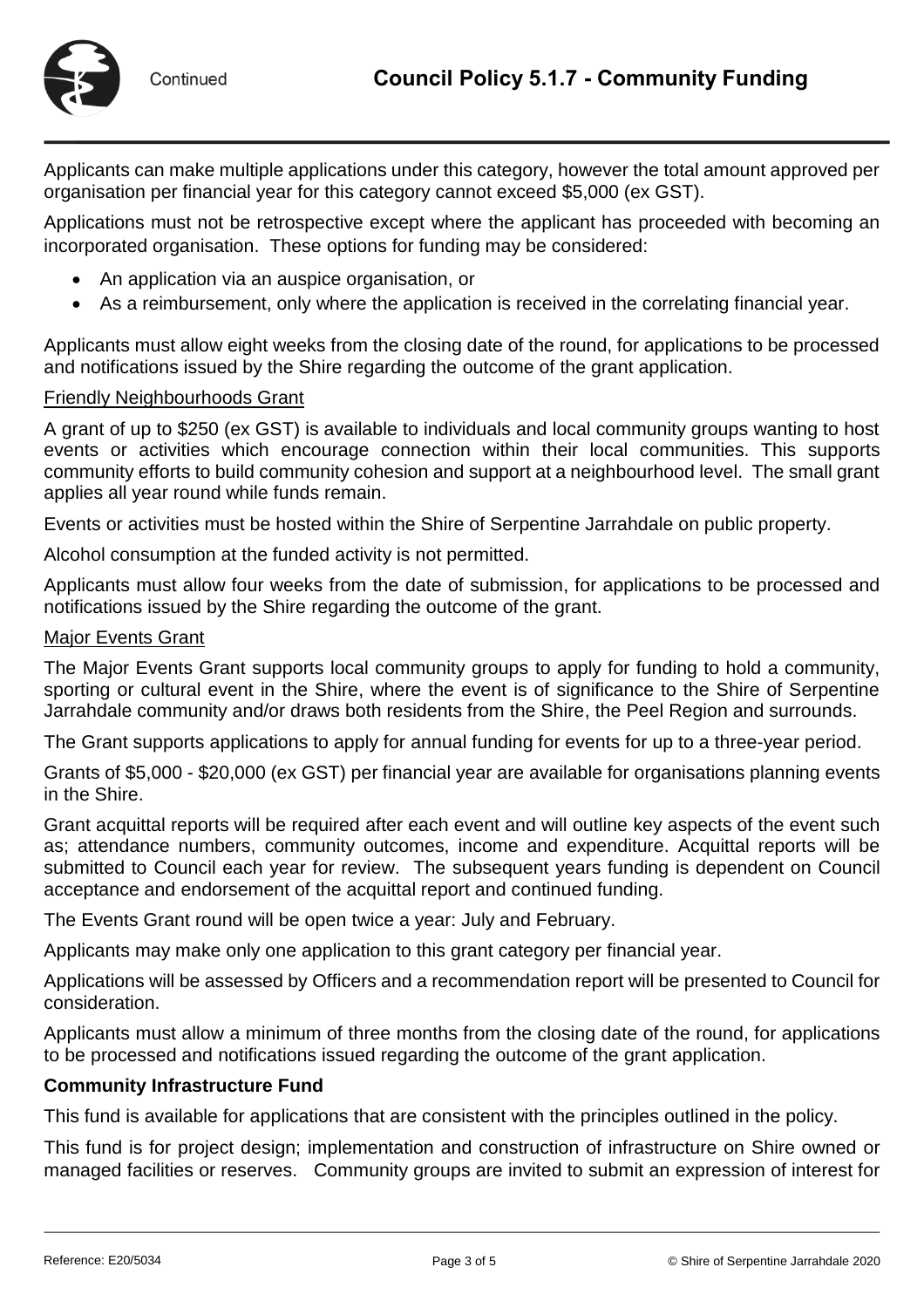

a project that will be implemented and managed by the Shire within the budget allocated for each financial year.

The Community Infrastructure Fund will be open for submissions once per year in July.

Community Groups are invited to submit their project ideas through a Community Infrastructure Submission Form.

Applicants will be required to develop their applications in consultation with Shire Officers, including attending site meetings as required. Projects must be developed to meet the design and materials standards as required by the Shire.

Applicants who commit funds to the project and are proactive in sourcing external funding, will be viewed favourably.

An Assessment Panel consisting of relevant internal Shire Departments will consider all project submissions and a recommendation report will be presented to Council for consideration.

Due to the limited budget allocation the assessment of project submissions is competitive. Projects will be assessed against the following criteria:

- Size, scope and financial viability of the project.
- Adequacy and availability of existing provision of community infrastructure.
- State and local strategic plans/direction/policies.
- Demonstrated community need and benefit.
- Financial co-contribution by the applicant (and other sources of funding).

Selected projects will be endeavoured to be delivered within the financial year. All projects will be delivered by the Shire as the land and asset owner / manager.

Applicants must allow a minimum of three months from the closing date of the round, for applications to be processed and notifications issued regarding the outcome of the grant application.

#### **Definitions**

**Acquittal:** Accurately reporting on the funded activities, including all expenditure of the grant.

**Asset:** refers to physical items owned or controlled by the Shire of Serpentine Jarrahdale, and provides or contributes to the provision of service to the community

**Auspice Organisation**: An organisations that who is the grant applicant and manages the grant on a groups behalf. In this context the auspice organisation's objectives and operations must align naturally with those of the community group.

**Incorporated**: An association or group incorporated under the Associations Incorporation Act 2015 and contributes to the community in a social, sporting, cultural environmental or charitable context.

**Local Community Group**: Any community group which undertakes activities within the gazetted boundaries of the Shire of Serpentine Jarrahdale, and whose membership base is made up of more than 55% of members who live within the Shire of Serpentine Jarrahdale.

**Neighbourhood**: 'the area that surrounds someone's home'. An applicant's neighbourhood is therefore the block or street/court/avenue/grove and the immediate surrounding area.

**Not- for- Profit organisation:** An organisation registered with the Australian Charities and Not-forprofits Commission.